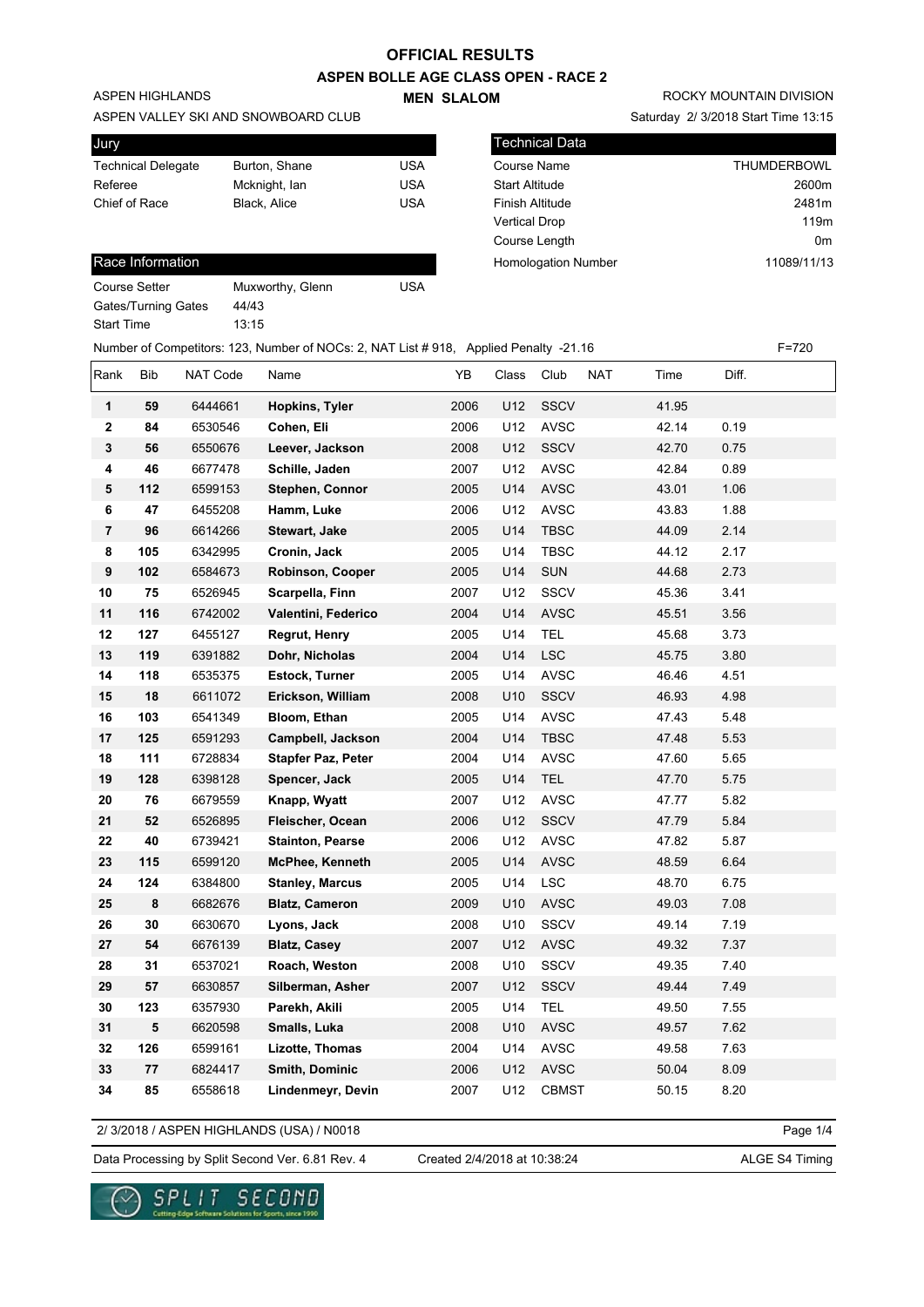**ASPEN BOLLE AGE CLASS OPEN - RACE 2**

**MEN SLALOM** 

Saturday 2/ 3/2018 Start Time 13:15 ROCKY MOUNTAIN DIVISION

| Rank | <b>Bib</b> | NAT Code | Name                      | YB   | Class | Club         | <b>NAT</b><br>Time | Diff. |  |
|------|------------|----------|---------------------------|------|-------|--------------|--------------------|-------|--|
| 35   | 81         | 6593387  | Huston, Wyatt             | 2006 | U12   | <b>LSC</b>   | 50.29              | 8.34  |  |
| 36   | 82         | 6534768  | <b>McDermott, Lucas</b>   | 2006 | U12   | <b>AVSC</b>  | 50.78              | 8.83  |  |
| 37   | 48         | 6637948  | Kendrick, Parker          | 2007 | U12   | AVSC         | 50.86              | 8.91  |  |
| 38   | 113        | 6327703  | Ulrich, Nathan            | 2005 | U14   | <b>LSC</b>   | 50.89              | 8.94  |  |
| 39   | 42         | 6756955  | Lurie, Walter             | 2007 | U12   | SSCV         | 50.90              | 8.95  |  |
| 40   | 43         | 6502621  | Gerber, Greyson           | 2006 | U12   | <b>TEL</b>   | 50.96              | 9.01  |  |
| 41   | 107        | 6790392  | Ruigrok, Jordan           | 2004 | U14   | <b>TBSC</b>  | 51.75              | 9.80  |  |
| 42   | 88         | 6757816  | <b>Eggleston, Brett</b>   | 2007 | U12   | <b>AVSC</b>  | 52.25              | 10.30 |  |
| 43   | 38         | 6558907  | Hatcher, Hugh             | 2008 | U10   | <b>TEL</b>   | 52.26              | 10.31 |  |
| 44   | 141        | R6542772 | Scott, Parker             | 2004 | U14   | <b>LSC</b>   | 52.36              | 10.41 |  |
| 45   | 92         | 6536127  | Treder, Loren             | 2007 | U12   | <b>TEL</b>   | 52.65              | 10.70 |  |
| 46   | 19         | 6678190  | <b>Baumer, Harrison</b>   | 2008 | U10   | SSCV         | 52.74              | 10.79 |  |
| 47   | 51         | 6508152  | O'Neill, Frederick        | 2007 | U12   | <b>TEL</b>   | 52.86              | 10.91 |  |
| 48   | 64         | 6608705  | Tousimis, Soteri          | 2007 | U12   | <b>LSC</b>   | 53.14              | 11.19 |  |
| 49   | 68         | 6435060  | Peterson, Hunter          | 2006 | U12   | SSCV         | 53.16              | 11.21 |  |
| 50   | 11         | 6655724  | Roach, Logan              | 2008 | U10   | <b>SSCV</b>  | 53.17              | 11.22 |  |
| 51   | 15         | 6596384  | Douglas, Mack             | 2008 | U10   | SSCV         | 53.25              | 11.30 |  |
| 52   | 12         | 6779978  | Stephen, Josh             | 2008 | U10   | <b>AVSC</b>  | 53.26              | 11.31 |  |
| 53   | 17         | 6748669  | Peters, Elijah            | 2008 | U10   | <b>PRC</b>   | 53.61              | 11.66 |  |
| 54   | 91         | 6447857  | O'Dell, Samuel            | 2006 | U12   | <b>TEL</b>   | 54.19              | 12.24 |  |
| 55   | 97         | 6319271  | Kelly, Jonathan J J       | 2005 | U14   | AVSC         | 54.30              | 12.35 |  |
| 56   | 14         | 6558804  | Lyga, Tanner              | 2008 | U10   | <b>TEL</b>   | 54.34              | 12.39 |  |
| 57   | 95         | 6751964  | <b>Bailey, Gregory</b>    | 2007 | U12   | <b>CBMST</b> | 54.35              | 12.40 |  |
| 58   | 93         | 6775626  | Davies, Ryder             | 2007 | U12   | <b>AVSC</b>  | 54.38              | 12.43 |  |
| 59   | 121        | 6558167  | <b>Elliot, Phineas</b>    | 2005 | U14   | <b>AVSC</b>  | 55.03              | 13.08 |  |
| 60   | 67         | 6675635  | <b>Sherlock, Andrew</b>   | 2007 | U12   | AVSC         | 55.32              | 13.37 |  |
| 61   | 78         | 6503300  | Taschek, Jake             | 2007 | U12   | <b>TEL</b>   | 55.36              | 13.41 |  |
| 62   | 10         | 6661313  | <b>McDermott, Matthew</b> | 2008 | U10   | <b>AVSC</b>  | 56.19              | 14.24 |  |
| 63   | 26         | 6677052  | Raarup, Thor              | 2008 | U10   | <b>AVSC</b>  | 56.75              | 14.80 |  |
| 64   | 3          | 6573593  | Lazar, Robert             | 2008 | U10   | <b>SSCV</b>  | 57.70              | 15.75 |  |
| 65   | 32         | 6765971  | Meltz, Trevor             | 2008 | U10   | SSCV         | 57.72              | 15.77 |  |
| 66   | 100        | 6599377  | <b>Balko, Nate</b>        | 2005 | U14   | <b>AVSC</b>  | 57.80              | 15.85 |  |
| 67   | 90         | 6842419  | <b>Birnie, Fraser</b>     | 2007 | U12   | <b>CBMST</b> | 57.81              | 15.86 |  |
| 68   | 114        | 6584142  | Turner, Alden             | 2005 | U14   | SUN          | 57.99              | 16.04 |  |
| 69   | 29         | 6611587  | Robinson, Thomas          | 2008 | U10   | AVSC         | 58.03              | 16.08 |  |
| 70   | 108        | 6626123  | Sisac, Ryder              | 2005 | U14   | PRC          | 58.11              | 16.16 |  |
| 71   | 7          | 6629514  | Henschel, Leif            | 2009 | U10   | <b>TEL</b>   | 58.46              | 16.51 |  |
| 72   | 117        | 6726483  | Neumann, TJ               | 2005 | U14   | <b>TEL</b>   | 58.53              | 16.58 |  |
| 73   | 73         | 6507497  | Chaffin, James            | 2006 | U12   | <b>TEL</b>   | 58.69              | 16.74 |  |
| 74   | 36         | 6684536  | Sinclair, Charlie         | 2008 | U10   | AVSC         | 58.80              | 16.85 |  |
| 75   | 86         | 6594698  | Ferry, Aksel              | 2006 | U12   | <b>AVSC</b>  | 58.83              | 16.88 |  |
| 76   | 83         | 6498062  | Ryder, Teo                | 2007 | U12   | <b>TBSC</b>  | 58.96              | 17.01 |  |
| 77   | 94         | 6514238  | Johnson, Reeve            | 2006 | U12   | <b>TEL</b>   | 58.99              | 17.04 |  |
| 78   | 63         | 6776285  | Simmons, Fritz            | 2007 | U12   | AVSC         | 59.20              | 17.25 |  |
| 79   | 62         | 6835820  | Garcia-Atance, Salvador   | 2006 | U12   | <b>TEL</b>   | 59.30              | 17.35 |  |

2/ 3/2018 / ASPEN HIGHLANDS (USA) / N0018

ASPEN VALLEY SKI AND SNOWBOARD CLUB

ASPEN HIGHLANDS

Page 2/4

Data Processing by Split Second Ver. 6.81 Rev. 4 Created 2/4/2018 at 10:38:24 ALGE S4 Timing

Created 2/4/2018 at 10:38:24

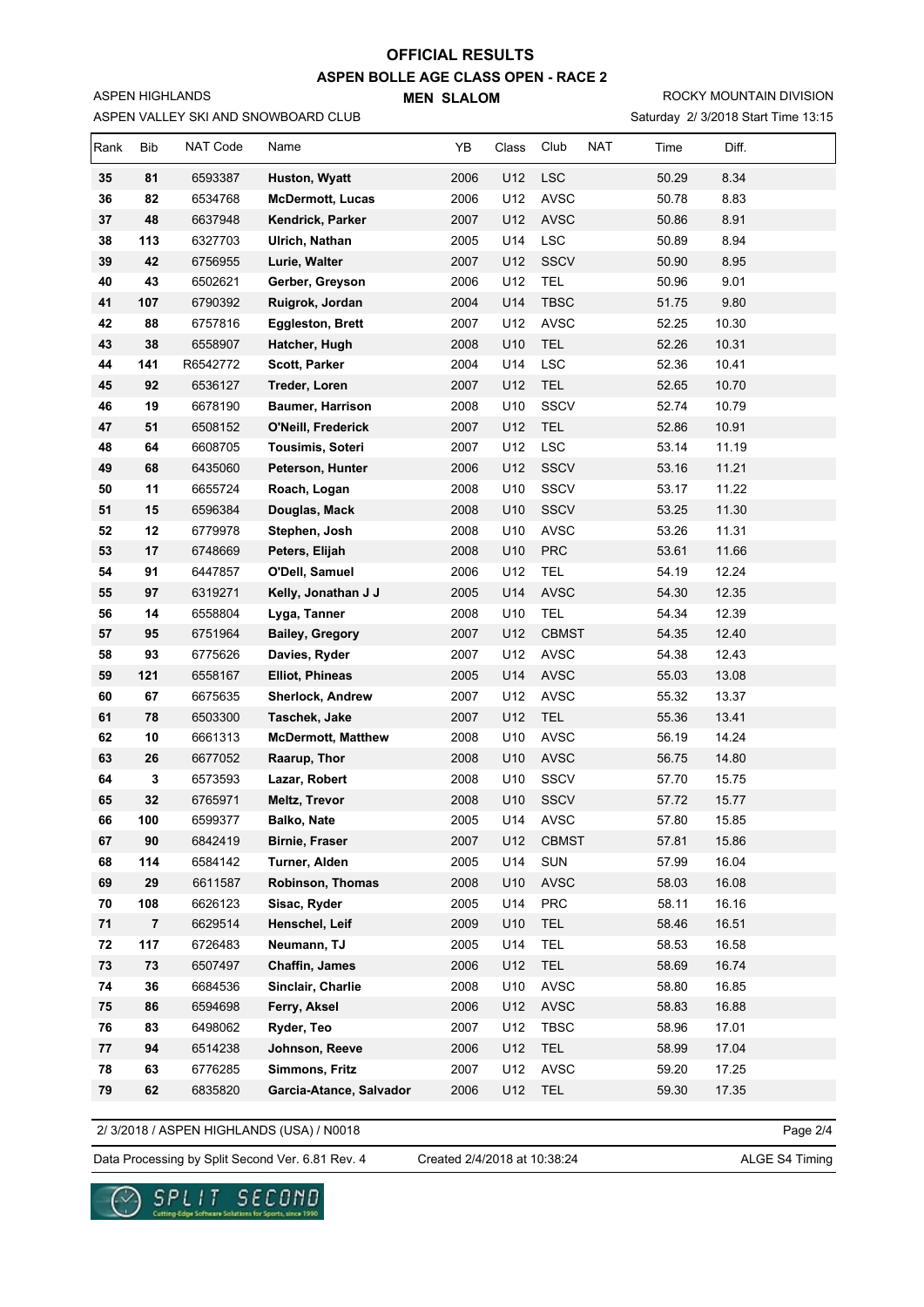**ASPEN BOLLE AGE CLASS OPEN - RACE 2**

**MEN SLALOM** 

Saturday 2/ 3/2018 Start Time 13:15 ROCKY MOUNTAIN DIVISION

#### ASPEN VALLEY SKI AND SNOWBOARD CLUB

ASPEN HIGHLANDS

| Rank | <b>Bib</b>   | NAT Code | Name                 | YB   | Class | Club         | <b>NAT</b> | Time    | Diff. |  |
|------|--------------|----------|----------------------|------|-------|--------------|------------|---------|-------|--|
| 80   | 72           | 6482712  | Shay, Rick           | 2007 | U12   | <b>SSCV</b>  |            | 1:00.04 | 18.09 |  |
| 81   | 70           | 6652567  | Sandusky, Magnus     | 2007 | U12   | <b>CBMST</b> |            | 1:00.38 | 18.43 |  |
| 82   | 101          | 6618433  | Nash, Jett           | 2005 | U14   | <b>TEL</b>   |            | 1:00.54 | 18.59 |  |
| 83   | 13           | 6735433  | <b>Hitt, Finnley</b> | 2009 | U10   | <b>SSCV</b>  |            | 1:01.10 | 19.15 |  |
| 84   | 89           | 6549892  | Sankel, Carson       | 2006 | U12   | <b>TBSC</b>  |            | 1:01.22 | 19.27 |  |
| 85   | 53           | 6639049  | Meltz, Zach          | 2007 | U12   | <b>SSCV</b>  |            | 1:02.46 | 20.51 |  |
| 86   | 99           | 6659368  | Schwartz, Max        | 2004 | U14   | <b>AVSC</b>  |            | 1:02.65 | 20.70 |  |
| 87   | 44           | 6632362  | Intemann, Liam       | 2006 | U12   | <b>TEL</b>   |            | 1:02.99 | 21.04 |  |
| 88   | 61           | 6810041  | Noem, Samuel         | 2007 | U12   | <b>PRC</b>   |            | 1:03.08 | 21.13 |  |
| 89   | $\mathbf{2}$ | 6618441  | Nash, Fynn           | 2008 | U10   | <b>TEL</b>   |            | 1:03.47 | 21.52 |  |
| 90   | 45           | 6517962  | Johnson, Sawyer      | 2006 | U12   | <b>AVSC</b>  |            | 1:04.26 | 22.31 |  |
| 91   | 34           | 6626454  | Reardon, Nolan       | 2008 | U10   | <b>TEL</b>   |            | 1:04.41 | 22.46 |  |
| 92   | 33           | 6620450  | O'Neill, Grayden     | 2009 | U10   | <b>TEL</b>   |            | 1:06.06 | 24.11 |  |
| 93   | 24           | 6775024  | <b>Stokes, James</b> | 2008 | U10   | <b>AVSC</b>  |            | 1:06.10 | 24.15 |  |
| 94   | 60           | 6523146  | McLean, Erich        | 2007 | U12   | <b>TBSC</b>  |            | 1:06.50 | 24.55 |  |
| 95   | 50           | 6648318  | Bickham, Owen        | 2006 | U12   | <b>PRC</b>   |            | 1:06.62 | 24.67 |  |
| 96   | 37           | 6846988  | Lewis, Cody          | 2008 | U10   | <b>AVSC</b>  |            | 1:07.03 | 25.08 |  |
| 97   | 49           | 6676329  | Hutto, Fletcher      | 2007 | U12   | <b>AVSC</b>  |            | 1:09.35 | 27.40 |  |
| 98   | 27           | 6724122  | Narayana, Kanai      | 2008 | U10   | <b>CBMST</b> |            | 1:12.56 | 30.61 |  |
| 99   | 109          | 6819656  | Zampini Davies, Luca | 2005 | U14   | <b>TEL</b>   |            | 1:14.18 | 32.23 |  |
|      |              |          |                      |      |       |              |            |         |       |  |

 **NOT PERMITTED TO START**

|     | DID NOT START: 13 competitors        |                        |      |     |              |            |
|-----|--------------------------------------|------------------------|------|-----|--------------|------------|
| 104 | 6513574                              | Hume, Carson           | 2005 | U14 | <b>TBSC</b>  |            |
| 66  | 6508591                              | Rolfs, Trainer         | 2007 | U12 | <b>TEL</b>   |            |
| 79  | 6791700                              | Balko, Luke            | 2006 | U12 | <b>AVSC</b>  |            |
| 138 | 6840057                              | <b>Schaub, Matias</b>  | 2007 | U12 | CHI          | <b>CHI</b> |
| 139 | 6847289                              | <b>Schmidt, Renato</b> | 2006 | U12 | <b>CHI</b>   | CHI        |
| 6   | 6821010                              | Lentz, Bode            | 2009 | U10 | <b>AVSC</b>  |            |
| 9   | 6775388                              | <b>Bruice, Valen</b>   | 2008 | U10 | <b>AVSC</b>  |            |
| 20  | 6547019                              | Davenport, Archer      | 2008 | U10 | <b>AVSC</b>  |            |
| 22  | 6751973                              | <b>Bailey, Reid</b>    | 2009 | U10 | <b>CBMST</b> |            |
| 28  | 6804010                              | Klemme, Jakob          | 2008 | U10 | <b>CBMST</b> |            |
| 35  | 6846483                              | Berg, Malcolm          | 2009 | U10 | <b>AVSC</b>  |            |
| 137 | 6840143                              | Schaub, Cristobal      | 2009 | U10 | <b>CHI</b>   | CHI        |
| 140 | 6847228                              | Freidheim, Alexander   | 2010 | U10 | <b>AVSC</b>  |            |
|     |                                      |                        |      |     |              |            |
|     | <b>DID NOT FINISH: 7 competitors</b> |                        |      |     |              |            |
| 106 | 6411086                              | Cheek, Michael         | 2005 | U14 | <b>TBSC</b>  |            |
| 120 | 6552051                              | Fischer, Maximilian    | 2005 | U14 | <b>TBSC</b>  |            |
| 55  | 6541377                              | Lewis, Miko            | 2007 | U12 | <b>LSC</b>   |            |
| 65  | 6676334                              | Hutto, Sawyer          | 2007 | U12 | <b>AVSC</b>  |            |
| 69  | 6479487                              | Napoli, Enzo           | 2007 | U12 | <b>CBMST</b> |            |
| 71  | 6825119                              | Flynn, Ethan           | 2007 | U12 | <b>AVSC</b>  |            |
|     |                                      |                        |      |     |              |            |

2/ 3/2018 / ASPEN HIGHLANDS (USA) / N0018

Page 3/4

Data Processing by Split Second Ver. 6.81 Rev. 4 Created 2/4/2018 at 10:38:24 ALGE S4 Timing

Created 2/4/2018 at 10:38:24